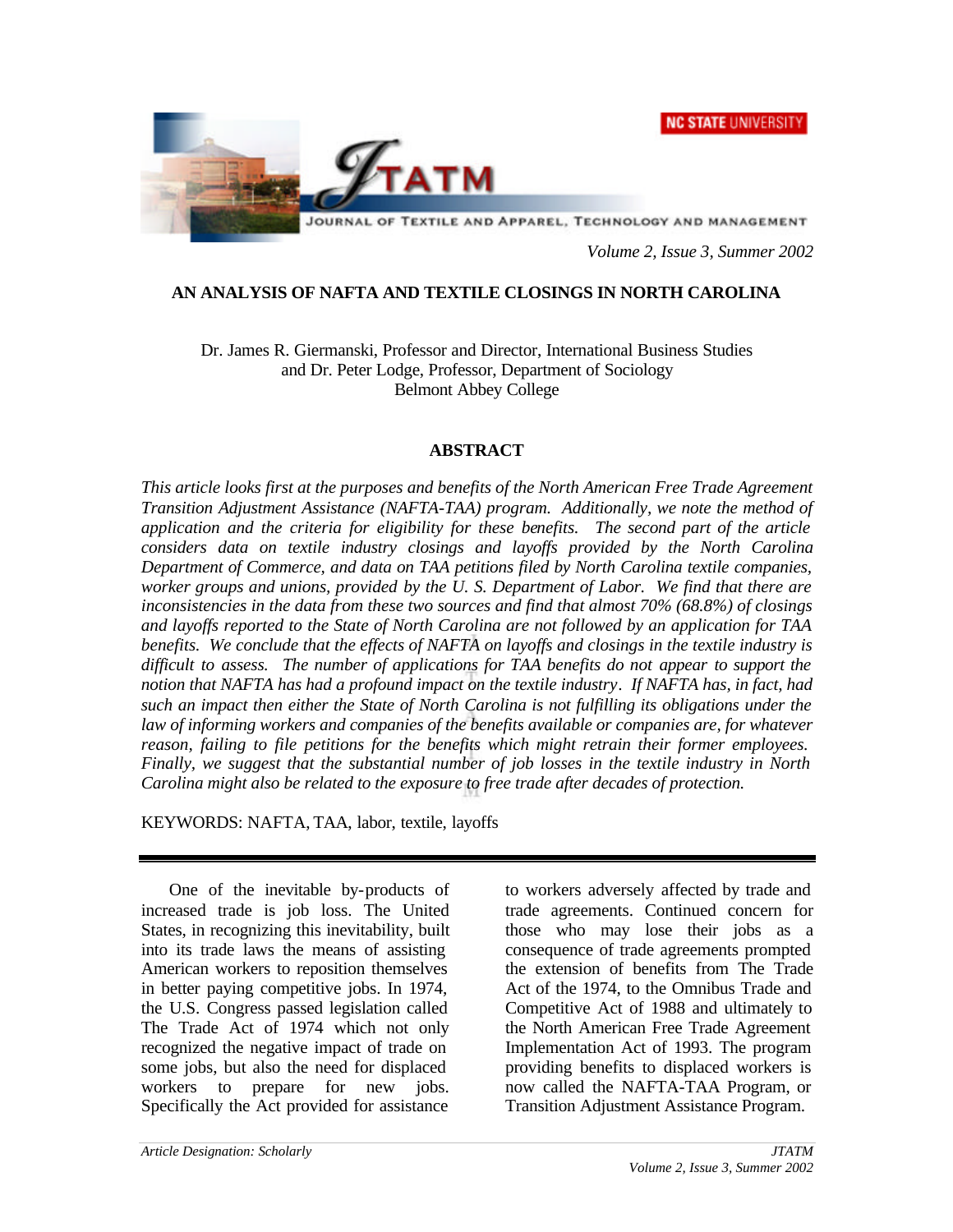# **PURPOSE OF TAA**

TAA is designed to assist individuals who become **adversely affected** by trade shifts with Canada or Mexico by providing services and allowances in helping them to adjust. **Adversely affected** is defined in two ways: adversely affected employment and adversely affected worker.

- (b) Adversely affected employment means employment in a firm or appropriate subdivision of a firm, including workers in any agricultural firm or subdivision of an agricultural firm, if workers of such firm or appropriate subdivision are certified under the Act as eligible to apply for TAA
- (c) Adversely affected worker means an individual who, because of lack of work in adversely affected employment:
	- (1) Has been totally or partially  $\pi$ separated from such employment, or
	- (2) Has been totally separated from employment with the firm in a subdivision of which such adversely Ŧ affected employment exits (20 Code of Federal Regulations. Ch. V. M 2001, 98).

# **BENEFITS OF TAA**

The adverse impact may be defined for a primary firm which produces the finished product replaced by trade with Mexico or Canada or a secondary firm which supplies the primary firm the materials necessary to complete the finished product. Workers in the primary firms are eligible to receive NAFTA-TAA benefits while "...workers in secondary firms receive assistance under Title I of the Workforce Investment Act" (U.S. Department of Labor Employment and Training Administration Fact Sheet, no date) TAA benefits include:

*1.* **Re-employment Services** such as career counseling, job placement assistance services, supportive services,

skill's assessment, job development and job search assistance and referrals.

2. **Training** for employment in another job or career. Workers may receive up to 104 weeks of approved training in occupational skills, basic or remedial education, or training in literacy or English as a second language.

3. **Income Support** known as trade readjustment allowances (TRA) are weekly cash payment available for 52 weeks after a worker's unemployment compensation (UC) benefit is exhausted and during the period in which a worker is participating in an approved full-time training program. Income Support is a combination of UC and TRA benefits for a maximum of 78 weeks (26 weeks for UC and 52 weeks for TRA).

4. **Job Search and Relocation Allowance,** which provide reimbursement for approved expenses while job hunting and/or for relocating to a new job (U.S. Department of Labor Employment and Training Administration Fact Sheet, no date)*.*

# *METHOD OF APPLICATION*

Applying for TAA is not difficult, and the State is mandated by Federal law to assist adversely affected workers in the application process. The only constraint is that application or petition for benefits must be made by "...three or more workers, their union, or other duly authorized representative..."on petition forms obtained from the local State employment security office or any other State agency designated by the Governor to provide re-employment services under the TAA program. The petitioners may also file directly with the U.S. Department of Labor, Employment and Training Administration, Division of Trade Adjustment Assistance in Washington D.C. Regardless of the method of filing, an official notice of decision as to eligibility will be given within 60 days after receiving the petition.

Ŧ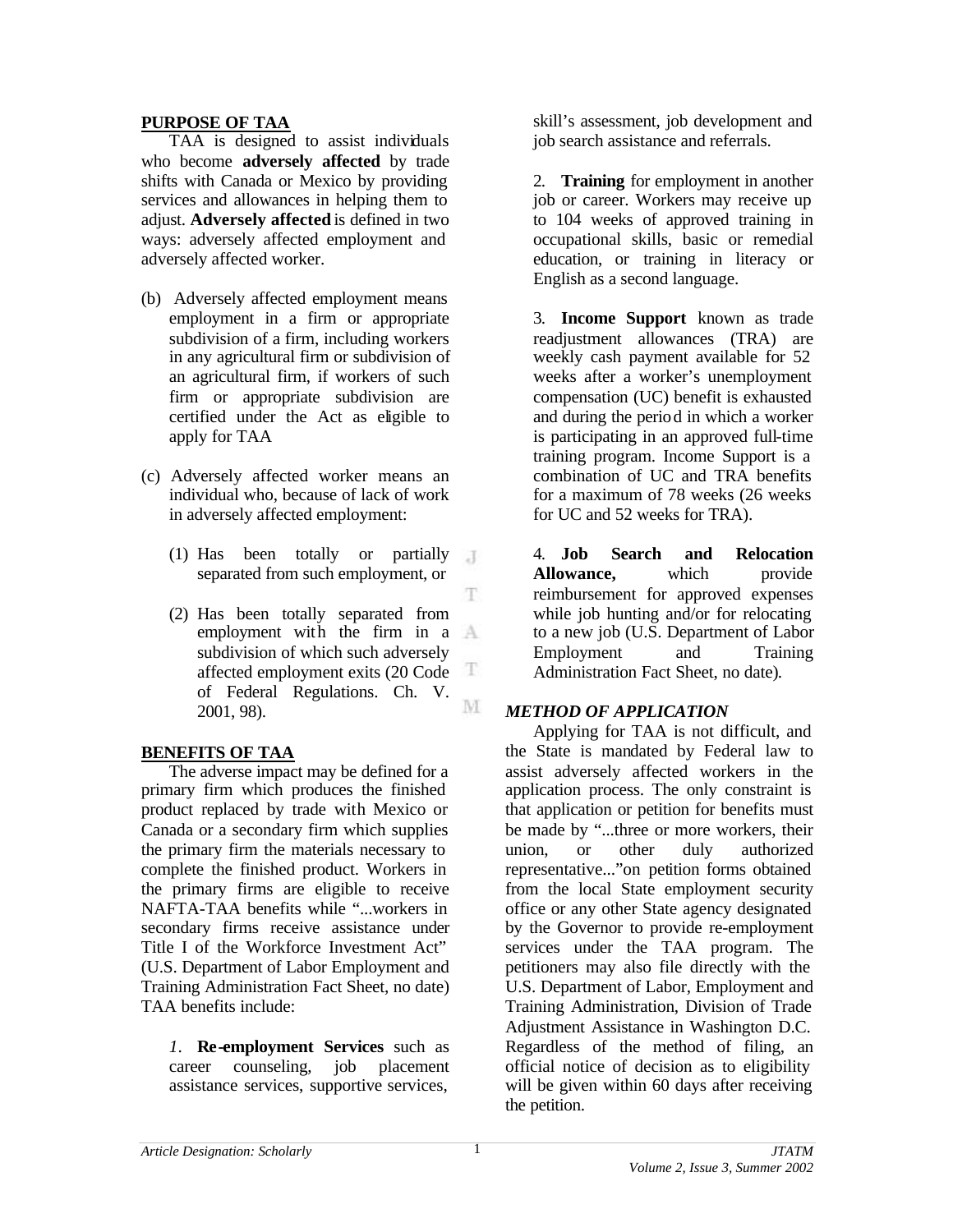# **ELIGIBILITY**

The following requirements must be met to be eligible for TAA.

- (1) that workers have been totally or partially laid off, and
- (2) that sales or productions have declined, and
- (3) that increased imports have contributed importantly to worker layoff (U.S. Department of Labor Employment and Training Administration Fact Sheet, no date).

# **TAA AWARENESS**

The law is very clear on employer obligations and TAA benefits. Employers are required to inform the appropriate state agency responsible for employment issues and job loss.

Where workers are separated, employers are required to furnish the agency promptly,  $\overline{A}$ either upon agency request or upon such separation, a notice describing the reasons T. for and the circumstances of the separation and any additional information which might affect a claimant's right to benefits. Where æ workers are working less than full time, employers are required to furnish the agency M promptly, upon agency request, information concerning a claimant's hours of work and his wages during the cla im periods involved, and other facts which might affect a claimant's eligibility for benefits during such periods....it is essential that the employer required to send the notice to the agency with sufficient promptness to insure that, if a claim is filed, it may be processed promptly (20 Code of Federal Regulations. Part 617, Appendix B, 155).

Additionally, employers are obligated to provide affected workers information and instructions on the possibility of their eligibility to obtain TAA benefits. Instructions need to be adequate enough that workers adversely affected know the potential of obtaining benefits. Fundamental instructions on what the worker is to do and where to go are essential. Approved

methods of advising adversely affected employees include:

- a. Posters prominently displayed in the employer's establishment....
- b. Leaflets....
	- 1. Individual notices... (20 Code of Federal Regulations. Part 617, Appendix B, 155).

The Act states that once notified, the State must provide whatever assistance is necessary to inform the affected workers about TAA benefits and assist them to prepare petitions or applications for benefits. Once the workers are certified by the U.S. Department of Labor to be eligible for TAA benefits, the State must then notify the affected workers through written and newspaper notices explaining what the benefits are and how to apply for them (20 Code of Federal Regulations. Ch. V. 2001, 100).

# **DEFINITIONS AND RESEARCH QUESTIONS**

### **1. Textiles**

The Standard Industrial Classification  $(SIC)^1$  was used to define the field of textiles. It was selected because both the U.S. Department of Labor, Employment and Training Administration and the North Carolina Department of Commerce classify their data using SIC numbers<sup>2</sup>. The textiles industry is included within seven two-digit fields: 22, 23, 27,32,51,72, and 73.

### **2. Reasons for Closure or Layoff**

Only the State of North Carolina data contained reasons<sup>3</sup> for adverse impact. Reasons were diverse and unclear. They included:

- 1. NAFTA
- 2. Import Competition
- 3. Foreign Competition
- 4. Cutbacks
- 5. Consolidation
- 6. Corporate restructuring
- 7. Cut costs
- 8. Competition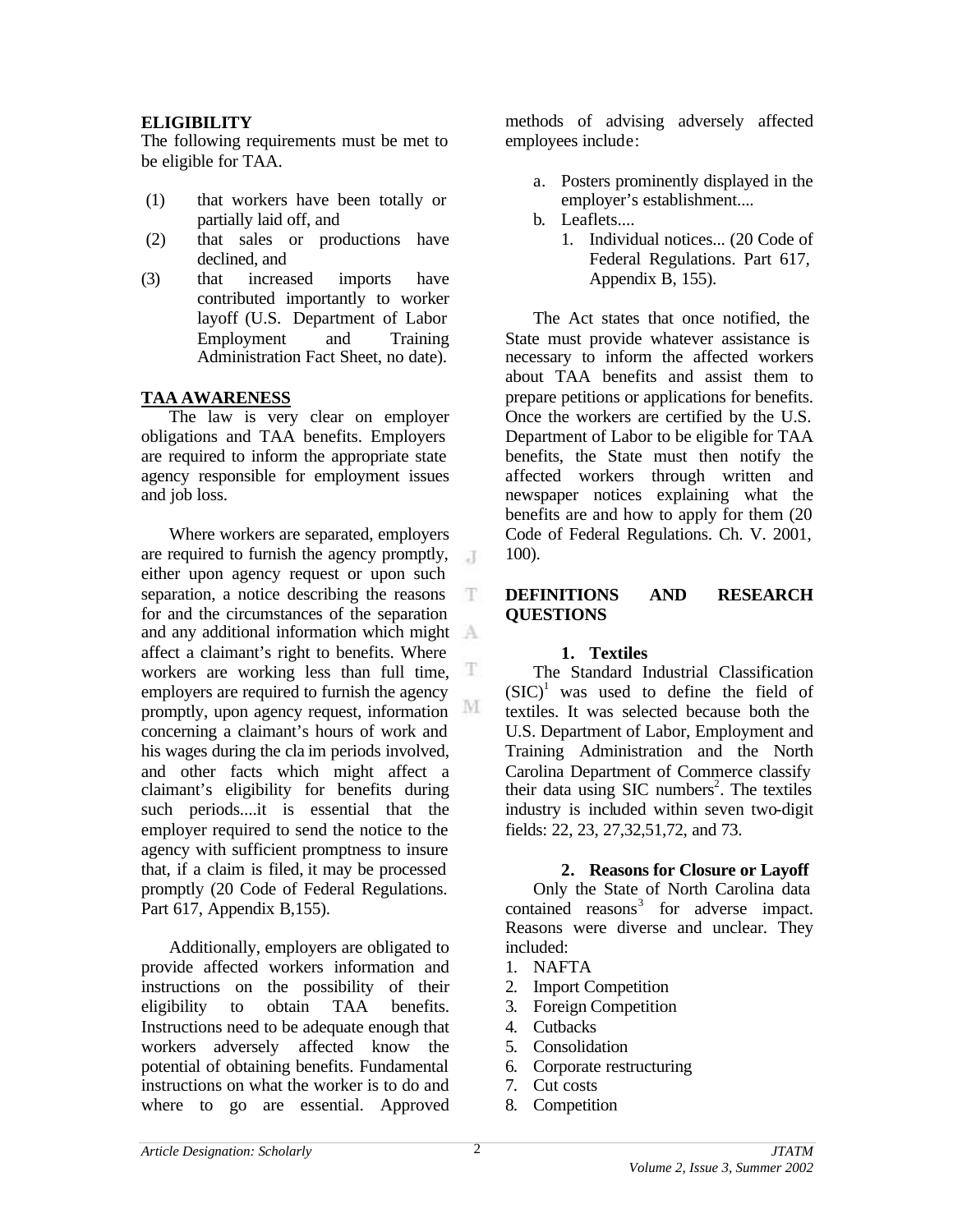- 9. Economics and financial
- 10. Bankruptcy
- 11. Downsizing
- 12. Tornado Damage
- 13. Loss of orders
- 14. Discontinuance and phasing out
- 15. Escalating costs
- 16. Modernization
- 17. Restructuring
- 18. Relocation
- 19. Unprofitable
- 20. High inventory and poor business
- 21. Market conditions
- 22. Out of Business
- 23. Change in management
- 24. Poor production
- 25. Increase efficiency
- 26. Declining sales and demand
- 27. Plant sold
- 28. Sold or bought out
- 29. Lost contract

In order to make some sense of the myriad of reasons given for closings the present researchers collapsed these into 9 Æ. categories. These categories were based on "family resemblance" -- subgroups of reasons which intuitively seemed to be T related. For example, reasons mentioning "relocation" or "production moved" essentially describe the same order of event. M Similarly, layoffs and closures resulting from the plant being sold, closed or eliminated were called together. "Other" represents a residual category which consisted of infrequently mentioned reasons for closure/layoff such as "tornado". The most relevant for the purposes of this research were the "categories" of NAFTA, Foreign Competition, and Import Competition, although hidden in all the other reasons cited there may be a legitimate foreign stimulus for closing or laying off personnel. It became obvious that the State of North Carolina accepted any reason given by the firm for closing its plant of laying off its personnel. Thus, it was determined that since the legal basis for TAA benefits must relate directly to Mexican and Canadian competition, only the determinations by the U.S. Department of Labor could be used

here to separate foreign from domestic reasons for closing a plant and laying off employees.

# **3. Research Questions**

It is with this background that the writers decided to determine the following:

- 1. How many North Carolina textile firms closed between January 1994 and July 2001 and for what reasons?
- 2. How many North Carolina textile firms claimed they had to close because of NAFTA/Foreign Competition during the period under investigation?
- 3. How many total North Carolina textile workers were adversely affected by closures and layoffs?
- 4. How many of the workers adversely affected by closures and layoffs were reported to be due to NAFTA/Foreign Competition?
- 5. How many of the North Carolina textile firms and how many adversely affected textile workers applied for NAFTA-TAA benefits from the U.S. Department of Labor?
- 6. How many North Carolina textile firms claimed NAFTA criteria for NAFTA-TAA benefits?
- 7. How many applicants were authorized benefits and how many were denied benefits?
- 8. How many petitions were made by the unions and how many by the workers or by the firms for the adversely affected workers?

# **Sources of Data and Period Covered by Investigation**

# DATA

Two sources of data were used in the research. One was a listing of textile industry closings and layoffs provided by the North Carolina Department of Commerce. These data contained the most up to date information available at the time and were provided by the State in the form of an Excel spreadsheet. The database included the name and address of the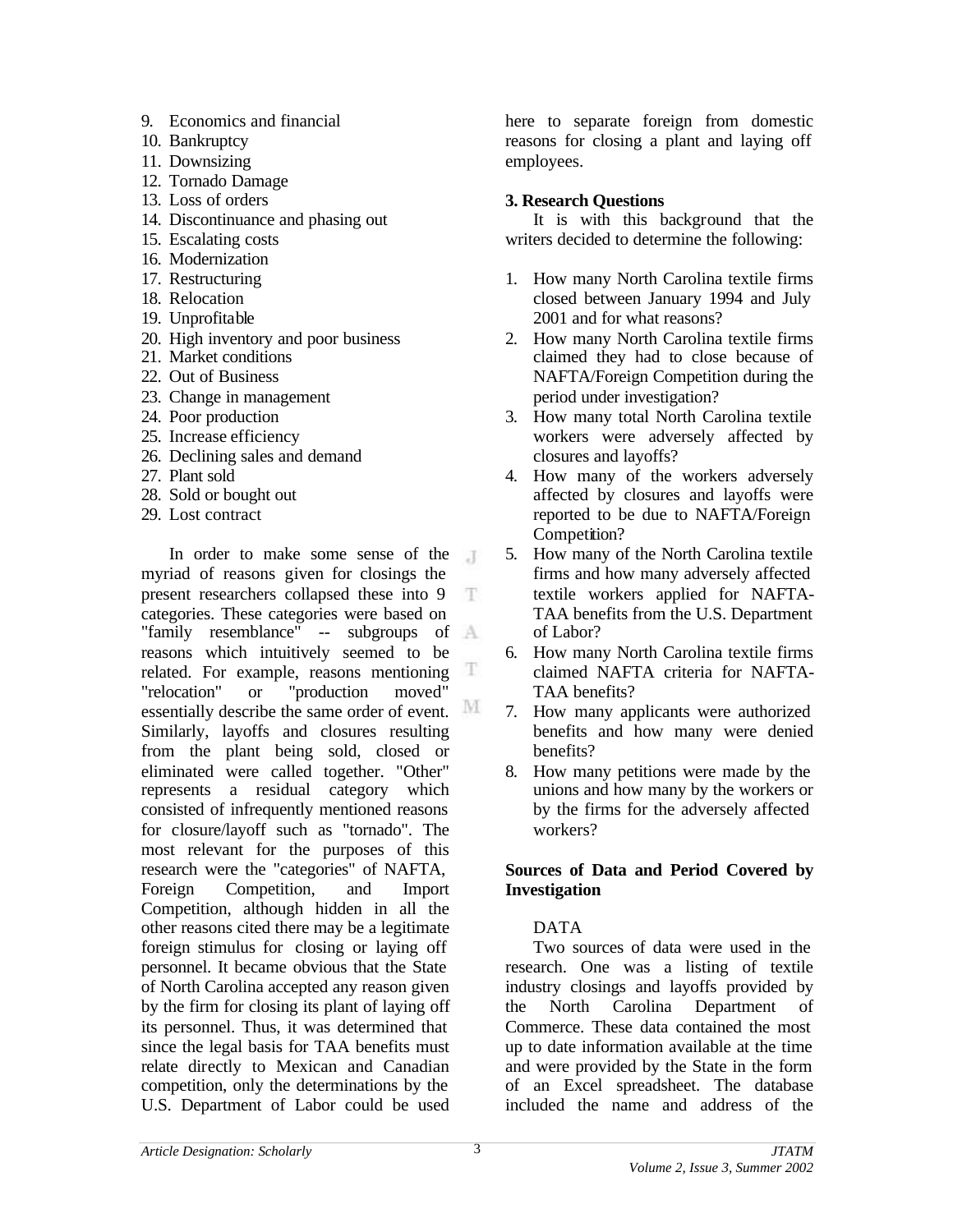company, the reason for the closing or layoffs, the numbers of workers affected, the effective date of the closing or layoffs and the nature of the event (i.e., closing or layoff). The period of time covered was between January 1994 and the end of July 2001.

The second source of data was from the U.S. Department of Labor and included all TAA applications from companies in North Carolina. Using the Standard Industry Classification codes to identify textile producers we extracted a database consisting of only textile companies. The data in this set covered from June 1994 to the end of August 2001 to provide an overlap for any delay in processing TAA claims which might have occurred between reporting the event (closure or layoffs) to State authorities and decisions made on the Federal level.

### **FINDINGS**

### **1. How many North Carolina textile firms closed between January 1994 and July 2001 and for what reasons?**

Four-hundred and seventeen textile firms closed in North Carolina in the first seven years of NAFTA. Table 1 consolidates the myriad of causes for closings as reported to the State of North Carolina into 9 categories of reasons. Of those reasons 15.1% may be attributed to foreign competition or NAFTA. One may infer the significance of that figure in view of the availability of federal funds for workers adversely affected. It would seem that firms would make every

|                                           | Frequency | Percent | Cumulative<br>Percent |
|-------------------------------------------|-----------|---------|-----------------------|
| Bankrupcy                                 | 14        | 3.4     | 3.4                   |
| Competition                               | 14        | 3.4     | 6.7                   |
| Relocation/Production moved               | 28        | 6.7     | 13.4                  |
| Financial/Economic                        | 32        | 7.7     | 21.1                  |
| <b>Business</b><br>Sold/Closed/Eliminated | 38        | 9.1     | 30.2                  |
| Cutbacks/Downsizing                       | 44        | 10.6    | 40.8                  |
| Foreign<br>Competition/NAFTA              | 63        | 15.1    | 55.9                  |
| Other                                     | 79        | 18.9    | 74.8                  |
| Consolidation/Restructuring               | 105       | 25.2    | 100.0                 |
| Total                                     | 417       | 100.0   |                       |

#### **Reason for Separation (Closing or Layoff)**

attempt to qualify their employees for benefits specifically available for displacement caused by NAFTA/foreign competition.

In general, multiple discussions with textile managers, both displaced or still working in the textile field, disclosed that failure to

change policies, re-capitalize, or modernize were some major reasons for the inability to compete domestically or internationally. Furthermore, some displaced textile workers have suggested that reliance on the federal government to pass protectionist measures failed to materialize.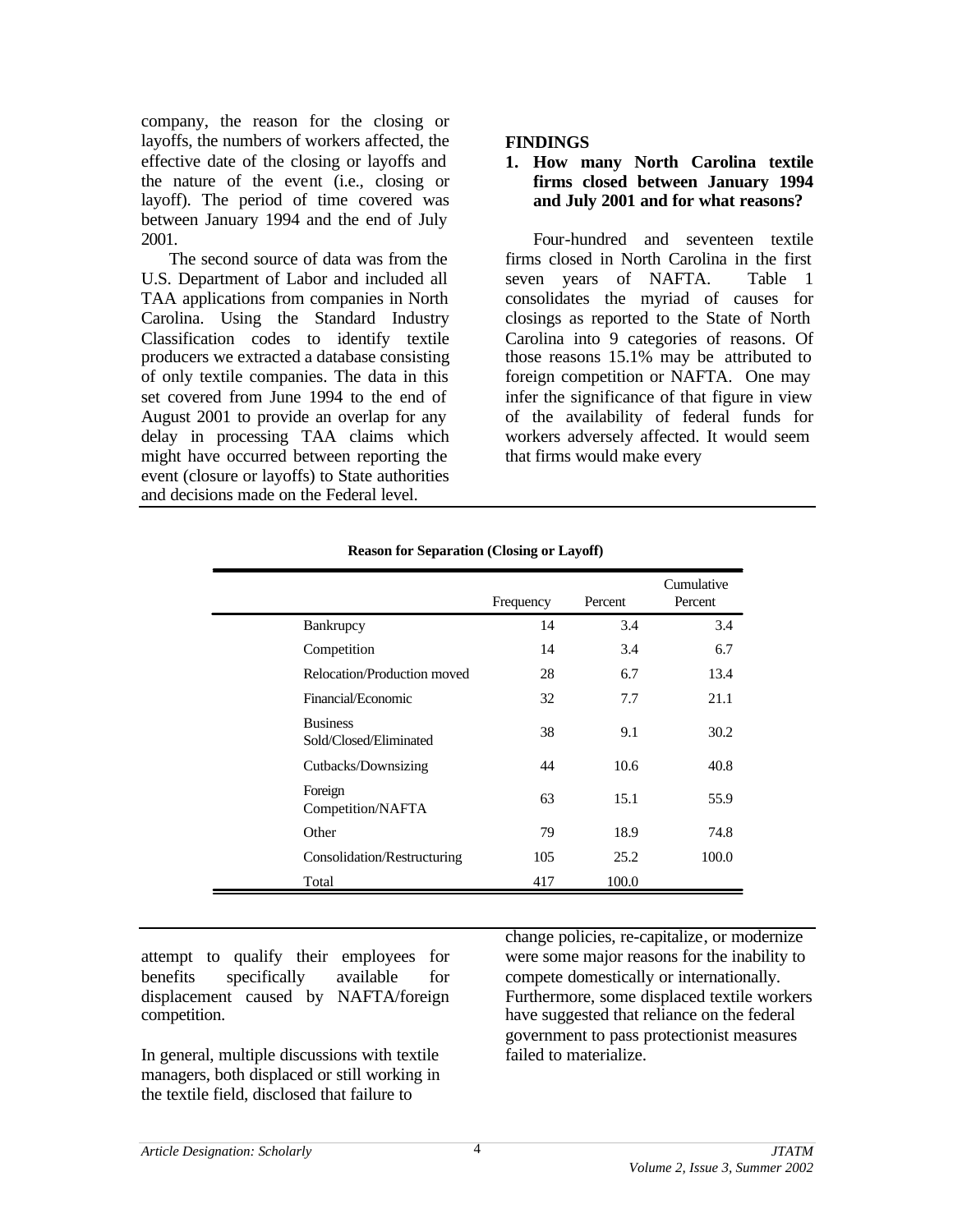# **2. How many total North Carolina textile workers were adversely affected by closures and layoffs?**

**Number of Workers Affected by Layoffs and Closings**

|          | No. of<br>Events | Number of<br>Affected<br>Workers |
|----------|------------------|----------------------------------|
| Layoffs  | 128              | 12134                            |
| Closings | 289              | 52419                            |

### **Table 2**

The 417 North Carolina firms that closed or released personnel accounted for large numbers of workers. Table 2 reveals that North Carolina reported that there were 64,553 textile workers affected by closures and layoff combined, or 52,419 workers who lost their job attributed to closings, and 12,134 workers who lost jobs because of layoffs. Over 10,281 (some companies did  $\overline{A}$ not report the number of affected workers) were specifically said to have been affected T. by foreign competition or NAFTA. Interestingly only two explicitly mentioned  $A$ NAFTA.

**3. How many North Carolina textile firms claimed they had to close because of NAFTA/Foreign Competition during the period under investigation?**

During the period of study 54 companies claimed that they had to close because of foreign competition. An additional nine companies also reported this as the reason for layoffs. (See Table 3 below.)

**4. For how many workers were adverse effects of closures and layoffs reported to be due to NAFTA/Foreign Competition?**

| <b>Number of Workers Affected by Layoffs and Closings</b> |  |
|-----------------------------------------------------------|--|
| <b>Because of NAFTA/Foreign. Comp</b>                     |  |

|          |        | Number of |
|----------|--------|-----------|
|          | No. of | Workers   |
|          | Events | Affected  |
| Layoffs  | Q      | 1305      |
| Closings | 54     | 10281     |

### **Table 3**

There were 1,305 workers affected by layoffs at 9 companies where this reason was given. See Table 2 above.

Therefore, of the total number of workers who lost their jobs during this 7 year period, 18% have claimed that the reason for their job loss was NAFTA/foreign competition. Just over 15% of firms that closed or discharged workers claimed NAFTA/foreign competition was the reason (see Table 1).

**5. How many of the North Carolina textile firms and how many adversely affected textile workers applied for NAFTA-TAA benefits from the U.S. Department of Labor?**

One might conclude that if NAFTA were the cause of job loss in the textile area, there would be concomitant claims for benefits. According to Table 4, 417 firms or their divisions or branches reported to North Carolina authorities that have had to close or layoff workers. However, only 130 of them applied to the U.S. Department of Labor for TAA benefits -- a difference of 287. Put another way, 68.8% of officially reported textile closings and lay-offs do not have a matching Federal TAA application.

On the other hand, Federal data include North Carolina TAA petitions which have no match in the data of the State of North Carolina. Of 260 petitions made to the U.S. Department of Labor from the North Carolina textile industry 122 (or 46.9%) did

1

T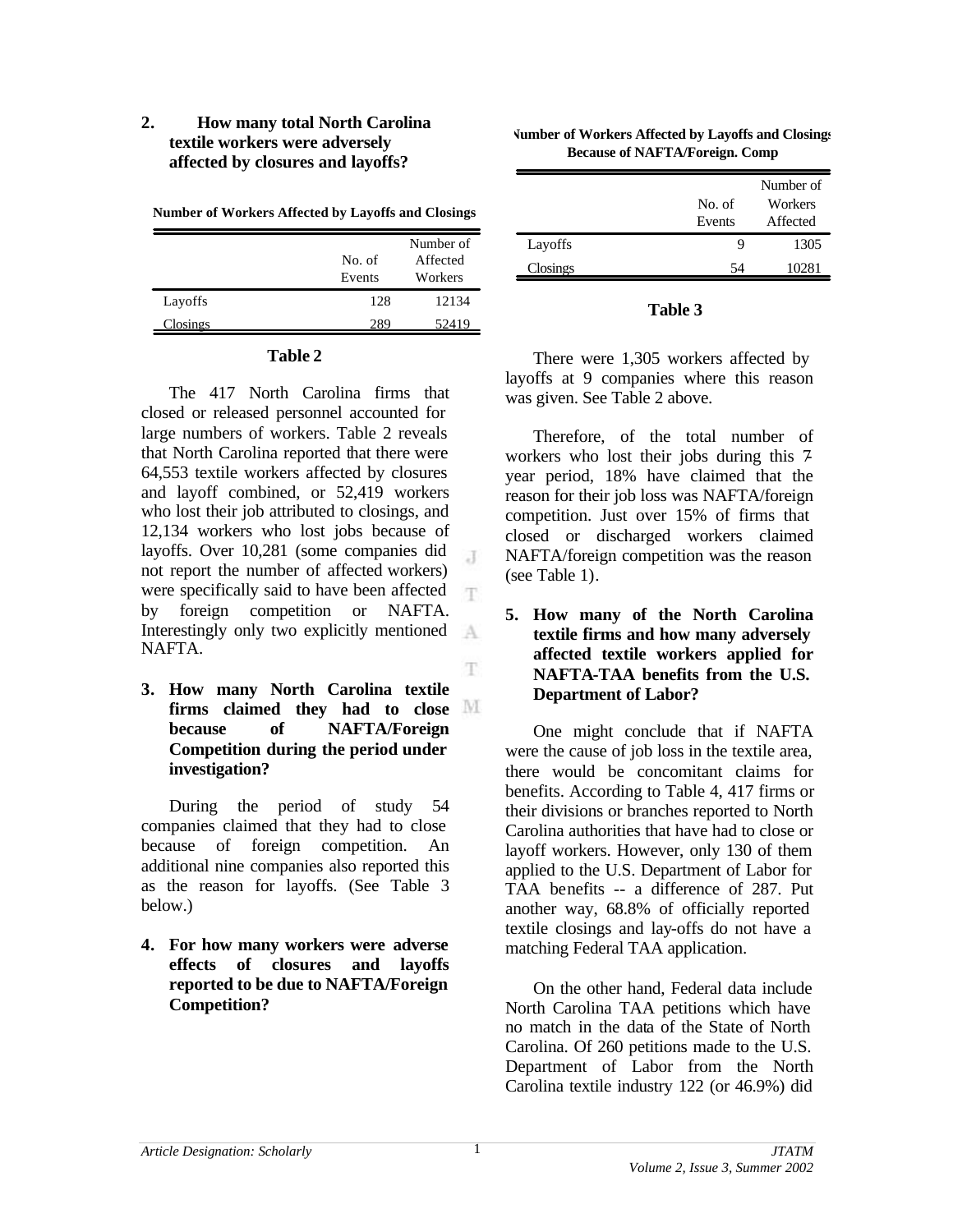not exist in the North Carolina Department of Commerce data.

# **6. How many North Carolina textile firms claimed NAFTA criteria for NAFTA-TAA benefits?**

The following is derived from data from the U.S. Department of Labor:

|                     | Frequency | Percent   | Cumulative<br>Percent |
|---------------------|-----------|-----------|-----------------------|
| Compan <sup>v</sup> | 171       | 65.8      | 65.8                  |
| Workers             | 82        | 31.5      | 97.3                  |
| <b>UNITE</b>        | 6         | 2.3       | 99.6                  |
| <b>ACTWU</b>        | 1         | $\cdot$ 4 | 100.0                 |
| Total               | 260       | 100.0     |                       |

**Petitioners for NAFTA-TAA Benefits**

### **Table 5**

As can be seen from Table 5, 171 NC textile companies claimed NAFTA criteria for TAA benefits, along with 82 worker groups. A There were 7 union claims.

**7. How many applicants were authorized benefits and how many were denied benefits?**

#### **Petitioners by Decision**

|       |                   | <b>DECISION</b> |    |                   |       |
|-------|-------------------|-----------------|----|-------------------|-------|
|       |                   | Certified       |    | Denied Terminated | Total |
|       | Petitione Company | 112             | 51 | 8                 | 171   |
|       | Workers           | 49              | 32 |                   | 82    |
|       | <b>UNITE</b>      |                 | 5  |                   | 6     |
|       | <b>ACTWU</b>      |                 |    |                   |       |
| Total |                   | 162             | 89 |                   | 260   |

#### **Table 6**

Of the 260 who petitioned for benefits, 162 (62.3%) were certified to obtain benefits. There were 89 denied as not fitting the NAFTA-TAA criteria, and 9 petitions were terminated. Therefore, of the total of 417 firms closing or laying off workers in the North Carolina textile industry during the investigative period, only 162 petitions were authorized benefits as a result of being adversely affected by NAFTA/Foreign Competition. Because reports to the State of North Carolina of layoffs and closure did not necessarily translate into petitions to the federal government for TAA benefits, it became clear that there is a major disconnect between reports to the state and actual petitions.

## **8. How many petitions were made by the unions and how many by the workers or by the firms for the adversely affected workers?**

Table 5 reveals that there were 171 petitions for benefits made by firms, 82 petitions by workers, and 7 petitions made by the unions. Given the union's claim of job loss because of NAFTA -- 133,000 in North Carolina manufacturing alone between 1994 to 2000 (Klaff 2001) -- one would expect significant union support for workers in acquiring federal benefits available to these workers. Yet little support can be verified.

Perhaps a more positive perception of NAFTA is more appropriate. According to Carlos Moore, executive director of the American Textile Manufacturers Institute, "NAFTA actually provided the textile industry an opportunity to sell Americanmade fabrics and yarns to garment makers in Mexico. Since NAFTA went into effect in 1994, our exports of yarns and fabrics into Mexico tripled to over \$6 billion, and we had a similar increase to Canada. Last year, exported fabrics and yarn that NAFTA partners converted to apparel and shipped back to U.S. markets represented 12 percent of the American textile industry's output" (cited in Baity,  $2001$ )<sup>4</sup>.

J

T.

T.

M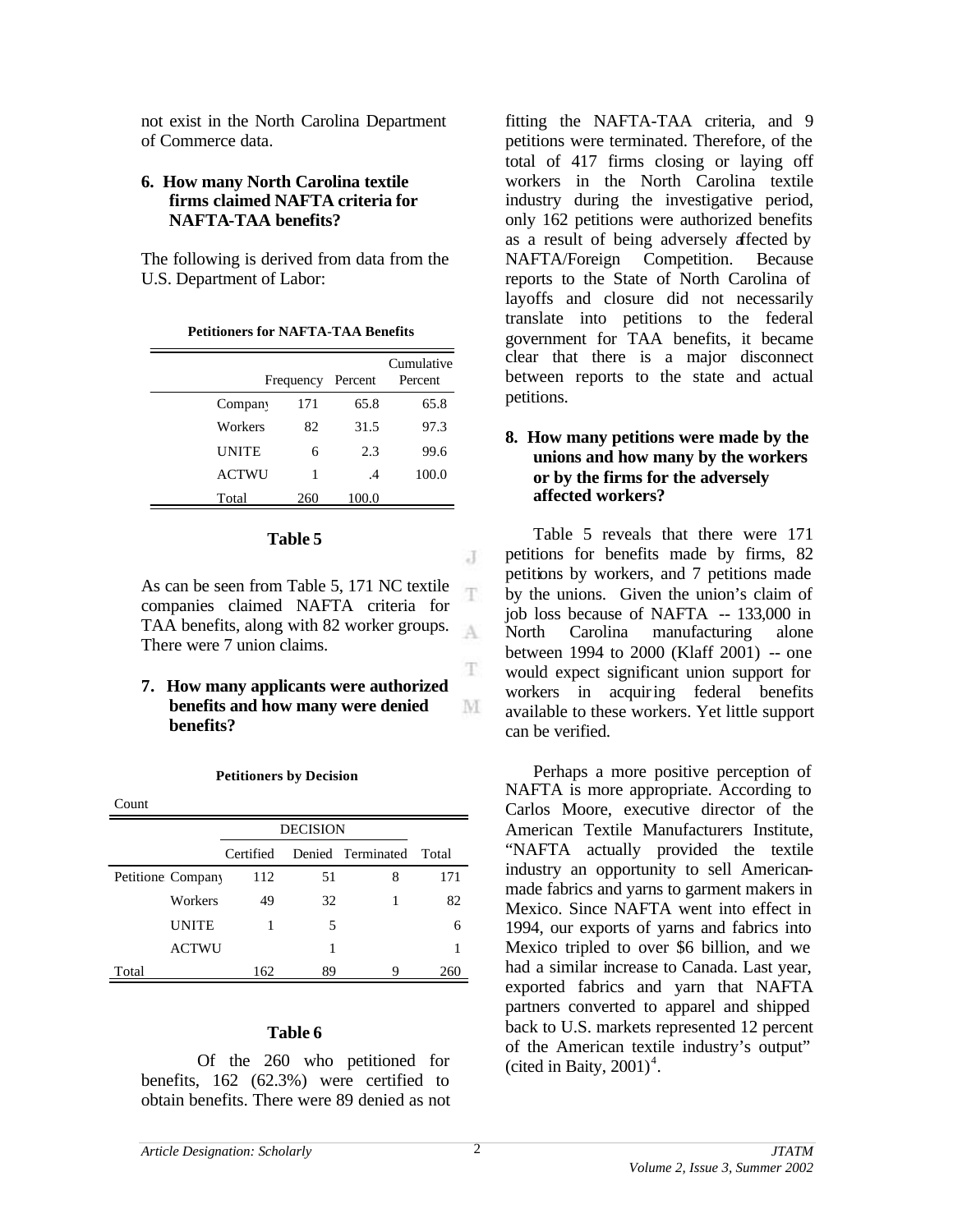**Numbers of Affected Workers by Petitioners and Outcomes**

|              | Certified | Denied | Total<br>Affected |
|--------------|-----------|--------|-------------------|
| Company      | 13915     | 8502   | 22417             |
| Workers      | 6954      | 5750   | 12704             |
| <b>UNITE</b> | 50        | 1556   | 1606              |
| ACTWU        | 0         | 45     | 45                |
| Total        | 20919     | 15853  | 36772.00          |

# **Table 7**

# **CONCLUSION**

In absolute terms, of the 64,553 textile workers reported in North Carolina to have lost their jobs, 10,280 adversely affected workers blamed NAFTA or foreign competition in reports to the State. However 36,772 applied to the Federal government for NAFTA-TAA benefit eligibility, 26,492 J more petitions than the 10,280 who reported to the State that NAFTA or foreign competition was the reason for displacement. Of the 36,772 federal petitioners, 20,919 workers (56%) were T certified as eligible for NAFTA-TAA benefits. Thus, twice as many North M Carolina textile workers were certified as eligible for benefits as the number of potential applicants reported to North Carolina. This suggests that the negative impact of NAFTA may be understated in North Carolina statistics.

Of the 417 firms reporting to North Carolina that they had to close or discharge workers, only 63 (15%) reported that NAFTA or foreign competition was to blame. However, 171 North Carolina textile firms (41%) applied for benefit eligibility, of which 112 firms were certified by the Federal government as eligible for those benefits.

Clearly, while expected to be in harmony, North Carolina and the U. S. Department of Labor data are inconsistent on this issue. This inconsistency of either

reporting or recording or both makes it difficulty to determine the real impact of NAFTA and the eligibility of NAFTA-TAA benefits. What is clear is that overall, regardless of the claim that trade in general and NAFTA in particular have caused job loss in the textile industry, there should be some healthy skepticism of the extent of claims. The overall numbers of claims and certifications demonstrate either that NAFTA and foreign competition appear to have played a limited role than otherwise claimed in job loss and displacement, or that the impacted firms are simply not providing the required information on obtaining TAA assistance to their workers, perhaps in violation of the law. The real losers of course are the affected eligible workers who do not receive the benefits available to them

If it is true that the affected firms are not complying with the law, there may even be cause for legal remedy by those workers who are affected by job loss connected to NAFTA and who are not properly informed by their firms of potential benefits. It may even be true that the State of North Carolina may not be complying with the Federal law by not providing services to NAFTAdisplaced textile workers required by regulation. Unfortunately, the two data sources are so disparate that the data alone cannot explain the impact of NAFTA on the North Carolina textile industry. Rather the obvious disconnect between State and Federal authorities lead one to conclude that the disconnect, itself, causes an adverse impact on the worker. Additionally, whether because of the ethics of the firms or an inept role of the State, the worker ultimately suffers by not receiving the benefits to which he is entitled.

Perhaps stimulated by Ross Perot's view that NAFTA will create a great sucking sound, the popular view is that NAFTA has led to the loss of many manufacturing jobs. Certainly it is true that there have been losses of manufacturing jobs. But it is also true that NAFTA has created business and jobs even in the textile industry. If NAFTA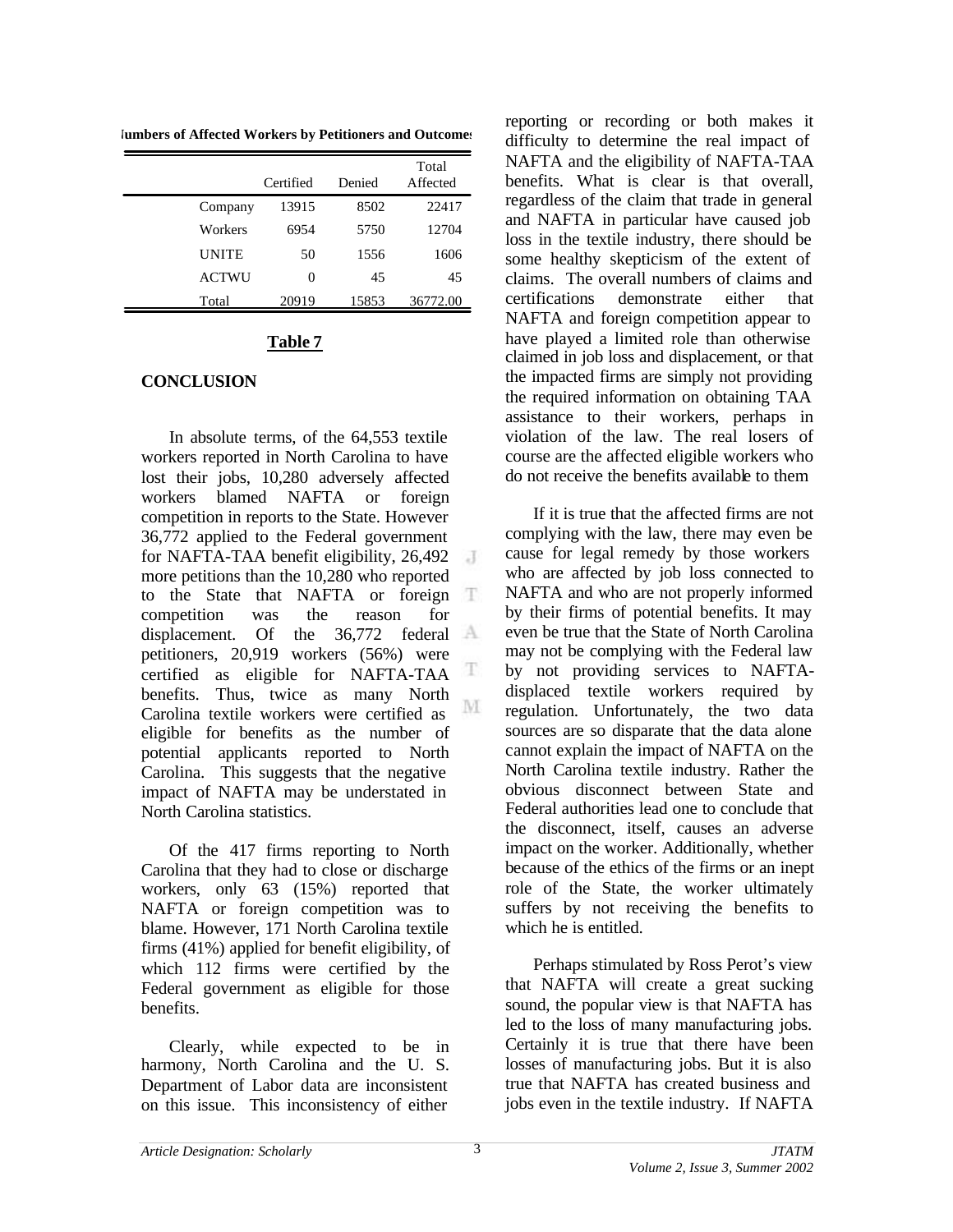has not had the impact claimed, then we must look for other reasons for the loss of textile jobs. On the other hand, if NAFTA is having a significant impact on textile job losses, the claims for NAFTA-TAA benefits do not reflect that impact. In fact, our informal conversations with textile industry insiders (some of whom are doing very well), revealed that perhaps the underlying reasons for closings and layoffs rest with the industry, itself, specifically its refusal or inability to be flexible and adapt to the challenges of doing business in the global economy, and its unreasonable and shortsighted reliance on the government to protect it against foreign competition. Protection of labor-intensive production from competition precludes the development of agile and creative management and diminishes the firm's capacity and ability of these sheltered industries to survive.

As our preface made so very clear, "…  $-1$ The real choice is between a dynamic world – a world of encouraging people to dream and acquire the skills to make those dreams come true, and a world of encouraging people to be content with what they have and dream less."

 $\_$ 

## **Endnotes**

<sup>1</sup> Although the Standard Industrial Classification (SIC) has been replaced by the North American Industry Classification System (NAICS),the State of North Carolina and the U.S. Department of Labor still use SIC as the standard for their data.

<sup>2</sup> The U.S. Department actually use four digit numbers. Textile operation are covered by the following:

2299 Hemp yarn, thread, roving, and textiles

2299 Ramie yam, thread, roving, and textiles

2353 Caps: textiles, straw, fur-felt, and wool-felt

2353 Hats, textiles, straw, fur-felt, and woolfelt

2392 Napkins, fabric and non-woven textiles

2392 Placemats, plastics and textiles

2392 Table mats, plastics and textiles

2392 Towels, fabric and non-woven textiles

2759 Printing, screen

3292 Textiles, asbestos: except packing

5131 Textiles-wholesale

7219 Reweaving-textiles (mending service)

7389 Batik work (handprinting on textiles)

7389 Shrinking textiles for tailors and dressmakers

7389 Sponging textiles for tailors and dressmakers

7389 Stvling of fashions, apparel, furniture, and textiles

The State of North Carolina uses only the first two digits of the code.

<sup>3</sup> The first three reasons are directly linked to the issue of foreign competition and qualification for NAFTA-TAA benefits. The remaining reasons are listed in no particular order.

<sup>4</sup> We can find no more recent statement by the American Textile Manufacturers Institute regarding NAFTA.

### **References**

- Baity, Dave. (2001)"Cause of Lost Jobs is Bigger than NAFTA." *The Charlotte Observer,* Section L, 1.December 2, 2001.
- Code of Federal Regulations, *20 CFR*, no date. *20 CFR*, 2001
- Klaff, Leslie Gross. (2001) "Unions Say NAFTA Took Jobs." The Charlotte Observer, Section D, 1-2. October 30, 2001

Ŧ

T.

M.